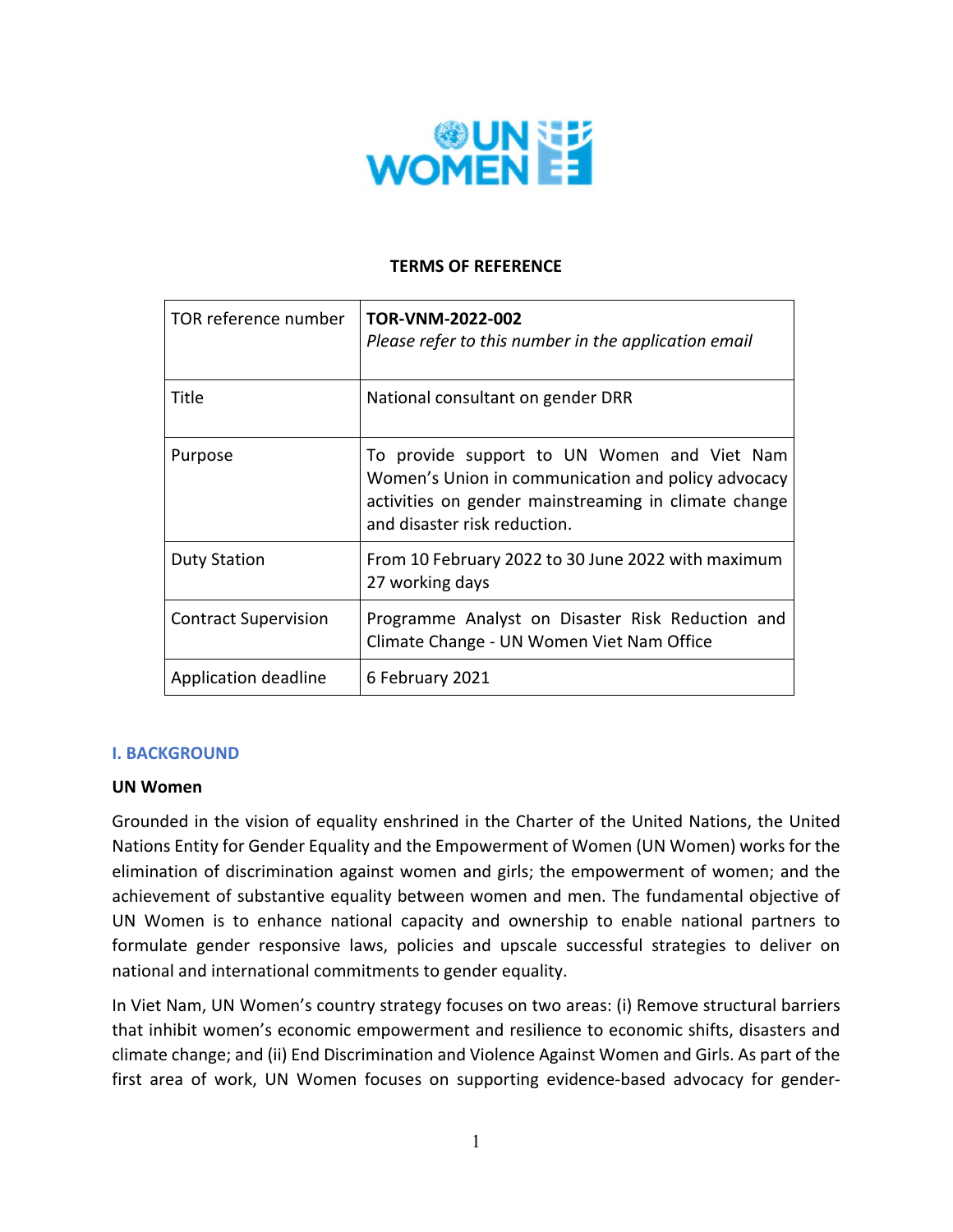responsive normative frameworks, as well as coordinating high-level policy advocacy with strategic development partners.

UN Women will lead the joint efforts with UN agencies and other gender advocates from government, development partners, and CSOs and community‐based organizations to advocate for improved compliance with international standards on human rights and gender equality through the provision of evidenced‐based technical support to law drafting and policy making bodies.

## **Country context**

Viet Nam ranks 8th among the 10 countries most affected by climate change from 1996 to 2015 and stands at high risk. With the majority of the population living in low‐lying river basins and coastal areas, it is estimated that more than 70% of the population is at risk of multiple hazards. Storms and floods are the most prevalent and severe disasters in Viet Nam. Climate change even worsens natural disasters in terms of frequency, unpredictability and intensity. For example, the drought and saltwater intrusion induced by El Nino in 2015, at its peak, deprived 2.3 million people of access to clean water, food and secure livelihoods, and thus imposed many negative impacts on their health and nutrition. When disasters hit, women and girls often suffer from increases burden of unpaid care and domestic work which hinders them from paid jobs and puts them at higher risks of violence against women. Limited access to resource, information and technology hamper women's coping strategy and resilience. Additionally, women's capacities, skills and knowledge for effectively addressing climate change and reducing disaster risks are often untapped, due to discriminatory stereotypes and social norms that devalue their knowledge and lead to their exclusion from decision‐making. Their struggles were exacerbated by the COVID‐19 global pandemic.

The regional program "Strengthening Human Rights and Gender Equality through Climate Change Action and Disaster Risk Reduction" (EmPower) is a joint initiative between UN Women and UNEP, funded by the Swedish Government, from 2018-2022 in 3 countries namely Bangladesh, Cambodia and Viet Nam, along with other activities at regional level. The overall outcome of the programme is "Countries in Asia and the Pacific implement gender‐responsive climate change and disaster risk reduction actions to address key‐drivers1 of gender‐based vulnerabilities".

Under the Output 1 of the EmPower project "CSOs representing women and women's groups are able to lead, participate in and influence climate change (CC) and disaster risk reduction (DRR) decision-making processes", UN Women is collaborating with Viet Nam Women's Union to promote for gender equality in DRR/CC actions through the implementation of communication

<sup>&</sup>lt;sup>1</sup> Drivers such as a lack of gender-responsive policies; a lack of capacity of policy makers and CSOs representing women, women themselves and women leaders; lack of sex, age and diversity disaggregated data; a lack of access to financial resources; and lack of alternative livelihoods for women.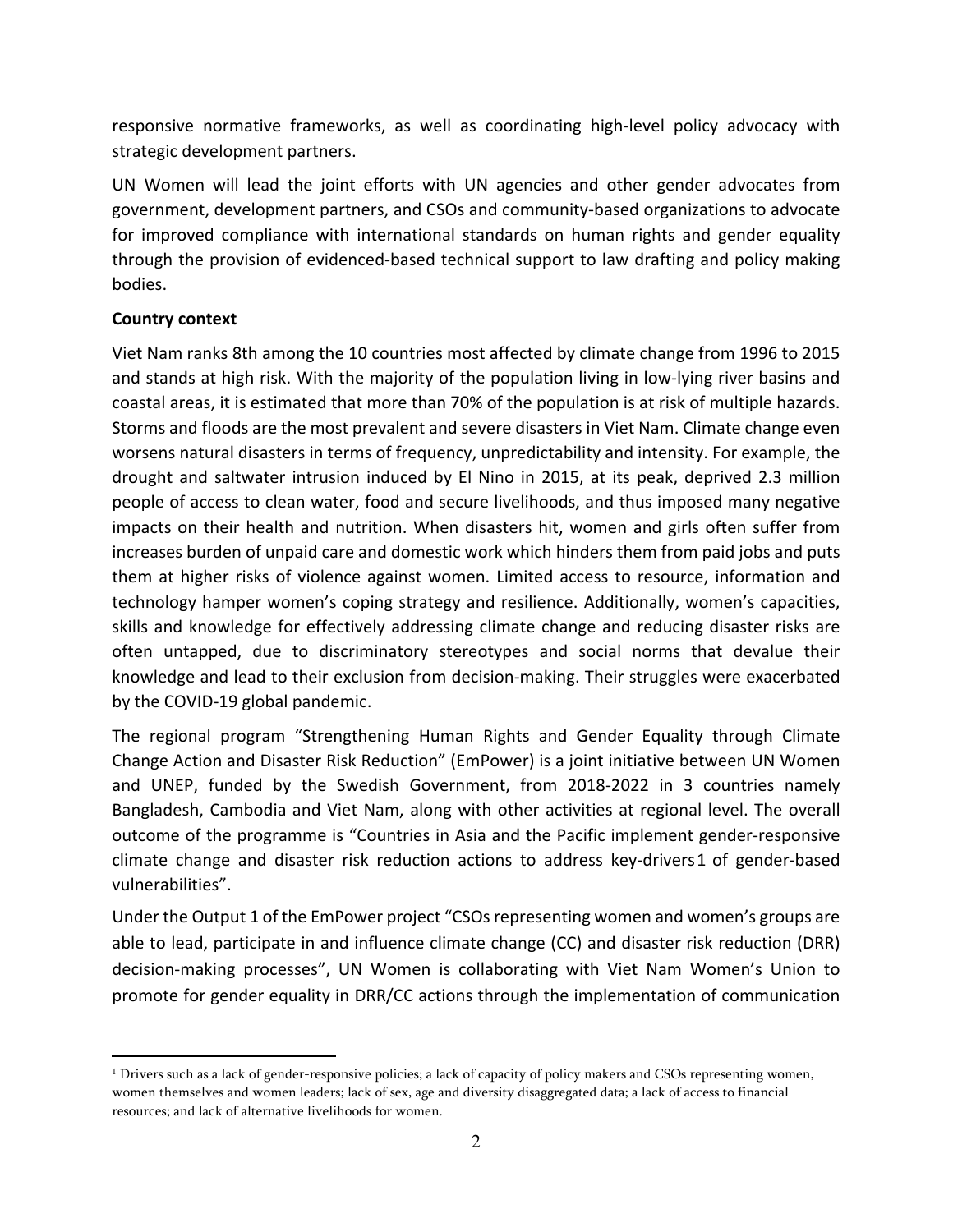and policy advocacy activities These include:

- 1. **A communication campaign through the implementation of three contests/competitions for public on the topic on gender and DRR**: (1) a writing contest for communication messages on gender and DRR; (2) a nomination of women champions in DRR from local WUs; (3) a nomination of initiatives promoting gender equality in DRR from local communities. These comtest and nominations will be organized at national level to raise awareness of women, community and public about gender equality and women empower in DRR. The competition also serves as a platform to promote champions and initiatives of individuals and organizations in gender mainstreaming in DRR. Key messages, women champions and good initiatives on gender in DRR will be shared widely through VWU communication channels such as their fan page, enewspapers and mass media. The campaign will take place from February to June 2022.
- 2. A policy dialogue on **"Supporting women's climate resilient livelihood development and recovery after the COVID-19"** on the occasion of International Women's Day (IWD) the 8 of March 2022. This event is to promote the global theme of IWD 2022 **"Gender equality today for a sustainable tomorrow"**, which recognizes the contribution of women and girls around the world, who are leading on climate change adaptation, mitigation, and response, to build a more sustainable future for us all. The theme is aligned with the priority theme for the upcoming 66th session of the Commission on the Status of Women (CSW66): "Achieving gender equality and the empowerment of all women and girls in the context of climate change, environmental and disaster risk reduction policies and programmes". The event would be in a form of a policy dialogue between VWU at local levels, women leaders of SMEs and cooperatives and women's CSOs and leaders from line ministries and related stakeholders. The event would be a forum where local VWUs could raise issues and explain the barriers that they are facing in livelihood development, in the context of climate change and COVID‐19 recovery. It is also expected that leaders from relevant ministries could respond to these concerns and provide solutions to the key issues raised by women.

In such context, UN Women is looking for a qualified national consultant to coordinate with UN Women and Viet Nam Women's Union and provide leading technical support to implement these activities.

## **II. OBJECTIVES**

The overall objective of the consultancy is to contribute to increasing awareness and understanding of communities, authorities and public about gender equality and women's leadership in disaster risk reduction activities, in efforts to strengthen gender equality in disaster risk reduction in Viet Nam.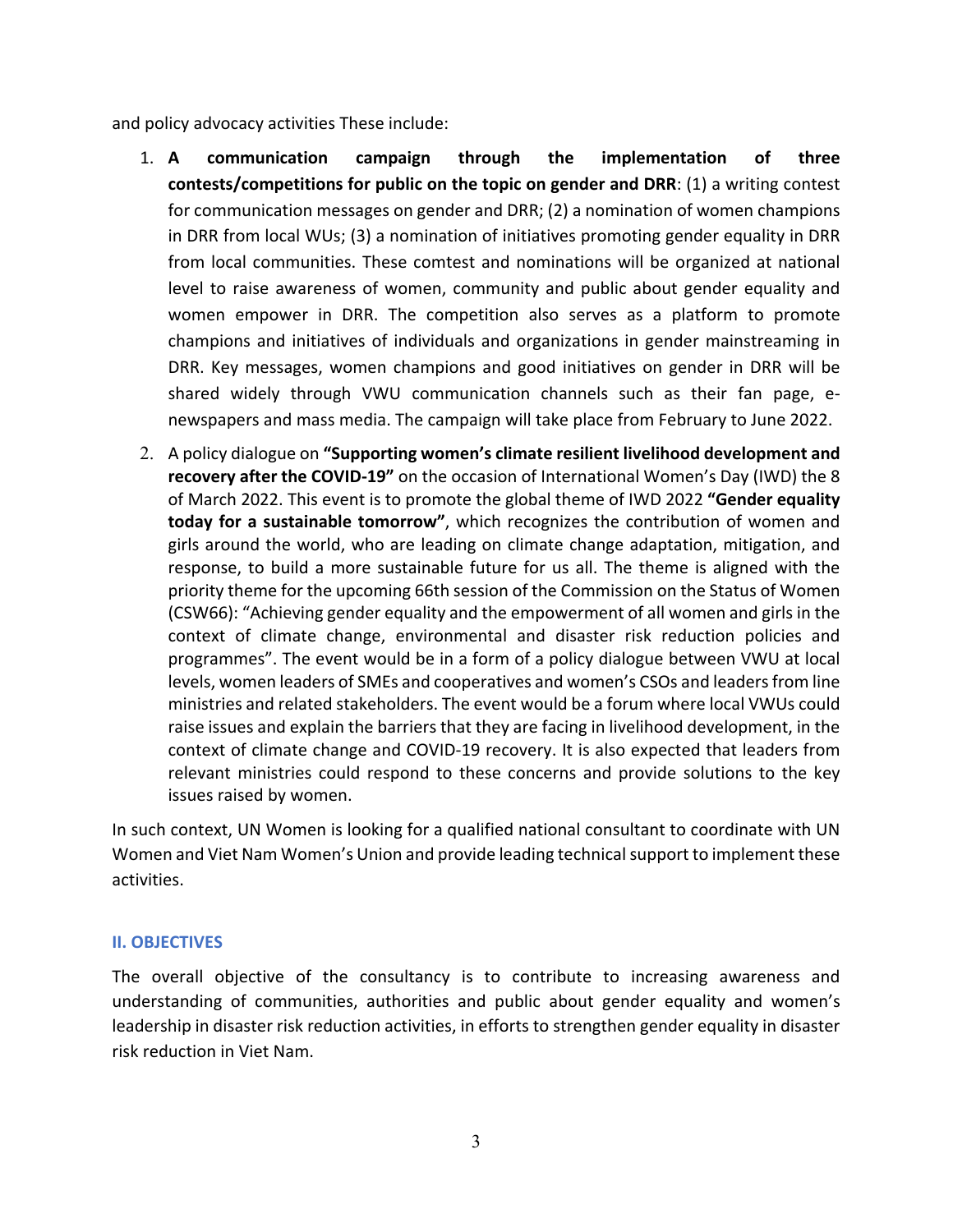The specific objective of the consultancy is to coordinate with the Viet Nam Women's Union and UN Women and provide leading technical support to implementing the above mentioned activities

#### **III. SCOPE AND SPECIFIC TASKS**

The consultant will provide technical supports to UN Women and Viet Nam Women's Union in the organization of the above‐mentioned activities with the following specific tasks:

| <b>Activities</b> |         |                                                                                                                                                                                                                                                                                                                                                                                                                                                                                                                                 | Key deliverables                                                                                                                                                                                                                                                                 | Tentative timeline<br>estimated<br>and<br>working days |
|-------------------|---------|---------------------------------------------------------------------------------------------------------------------------------------------------------------------------------------------------------------------------------------------------------------------------------------------------------------------------------------------------------------------------------------------------------------------------------------------------------------------------------------------------------------------------------|----------------------------------------------------------------------------------------------------------------------------------------------------------------------------------------------------------------------------------------------------------------------------------|--------------------------------------------------------|
| 1.                |         | A communication campaign to promote Women's Role<br>in Disaster Risk Reduction<br>o Provide leading technical support to the organization<br>three competitions under the campaign<br>of<br>Women's Role<br>"Promoting<br>in<br><b>Disaster</b><br>Risk<br>Reduction", including (1) a writing contest for<br>communication messages on gender and DRR for<br>public; (2) a nomination of women champion in DRR<br>from local WUs; (3) a nomination of initiatives<br>promoting gender equality in DRR from local<br>community. | 1. Workplan to organize the<br>communication<br>campaign<br>and competitions on gender<br>and DRR<br>2.<br>At<br>5<br>least<br>advertisement/promotion<br>about<br>posts<br>the<br>competitions<br>the<br>and<br>campaign on VWU fan page<br>and disseminated to VWU<br>networks | February to June<br>2022<br>15 days                    |
|                   |         | Work closely with a service provider (contracted by<br>UN Women) and provide technical guidance to them<br>in organizing activities for the campaign and<br>competitions.                                                                                                                                                                                                                                                                                                                                                       | 3. Qualified<br>submissions<br>under three competitions<br>are selected for awarding                                                                                                                                                                                             |                                                        |
|                   |         | o Develop content for promotion of the competitions<br>and the campaign on VWU fan page and disseminate<br>to VWU networks.                                                                                                                                                                                                                                                                                                                                                                                                     |                                                                                                                                                                                                                                                                                  |                                                        |
|                   | $\circ$ | Liaise with VWU and UN Women to select good<br>submissions to post on VWU and UN Women's fan<br>pages                                                                                                                                                                                                                                                                                                                                                                                                                           |                                                                                                                                                                                                                                                                                  |                                                        |
|                   |         | o Coordinate with VWU and UN Women for the<br>selection of qualified submissions under three<br>competitions for awarding.                                                                                                                                                                                                                                                                                                                                                                                                      |                                                                                                                                                                                                                                                                                  |                                                        |
|                   | $\circ$ | Work closely with a service provider (contracted by<br>UN Women) to organize a awarding ceremony (online<br>or offline depending on the COVID-19 situation)                                                                                                                                                                                                                                                                                                                                                                     |                                                                                                                                                                                                                                                                                  |                                                        |
|                   |         | o Draft an article for UN Women on this activity.                                                                                                                                                                                                                                                                                                                                                                                                                                                                               |                                                                                                                                                                                                                                                                                  |                                                        |
|                   |         | 2. A policy dialogue on "Supporting women's climate                                                                                                                                                                                                                                                                                                                                                                                                                                                                             | 1. Agenda, content of the                                                                                                                                                                                                                                                        | 15 February to 20                                      |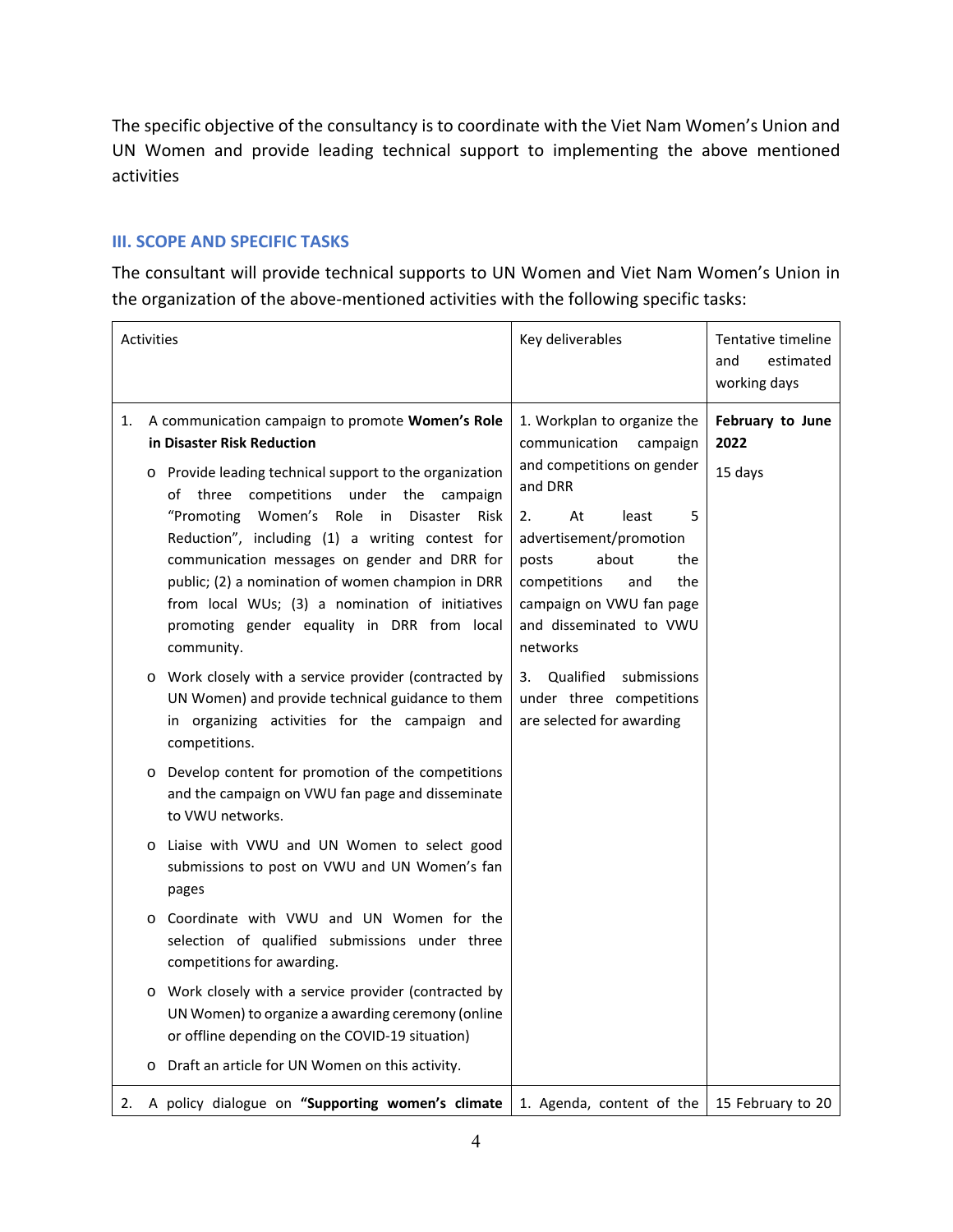| resilient livelihood development and recovery after the                                                                                                              | including<br>March<br>details<br>event,                                             |
|----------------------------------------------------------------------------------------------------------------------------------------------------------------------|-------------------------------------------------------------------------------------|
| <b>COVID-19"</b> on International Women's Day (8/3/2022).                                                                                                            | questions for discussions for<br>12 working days                                    |
| Develop the content of the event, including details<br>$\circ$<br>questions for discussions.                                                                         | dialogue<br>the<br>policy<br>women's<br>"Supporting<br>climate resilient livelihood |
| Support the preparation of the event, including<br>$\circ$<br>contacting provincial Women's Union, line ministries<br>and NGOs to collect key issues for discussion. | development and recovery<br>after the COVID-19" on<br>International Women's Day     |
| Work closely with a service provider (contracted by<br>$\circ$<br>UN Women) for the organization of the policy<br>dialogue.                                          | (8/3/2022).<br>2. A policy dialogue report<br>summarizing key discussion            |
| Write a report of the policy dialogue.<br>$\circ$                                                                                                                    | points                                                                              |
| Draft an article for UN Women on this activity<br>$\circ$                                                                                                            |                                                                                     |

#### **IV. INSTITUTIONAL ARRANGMENT**

The consultant will work under the direct supervision of UN Women Programme Analyst on DRR/CC and work closely with Department of Information, Education and Communication under Viet Nam Women's Union. The consultant will be ultimately responsible to UN Women Country Representative in Viet Nam.

If the consultant travels to other provinces and cities to conduct the tasks under the contract, UN Women will cover the travelling cost based on the UN‐EU cost norms.

## **V. DURATION OF ASSIGNMENT AND DUTY STATION**

**Duration of Assignment**: The tentative contractual period is from 10 February 2022 to 30 June 2022 with maximum 27 working days.

**Duty Station**: Due to the COVID-19 situation, this consultancy is home-based, and the national consultant attends workshops in Ha Noi.

| Schedule and<br>payment                     | <b>Deliverables</b>                                                                                                                                      |
|---------------------------------------------|----------------------------------------------------------------------------------------------------------------------------------------------------------|
| <b>By 30 March 2022</b><br>60% of the total | 1. Workplan to organize the communication campaign and competitions<br>on gender and DRR (Activity 1).                                                   |
| contract                                    | 2. At least 5 advertisement/promotion posts about the competitions and<br>the campaign on VWU fan page and disseminated to VWU networks<br>(Activity 1). |
|                                             | 3. Agenda, content of the event, including details questions for                                                                                         |

#### **VI. DELIVERABLES AND SCHEDULE OF PAYMENT**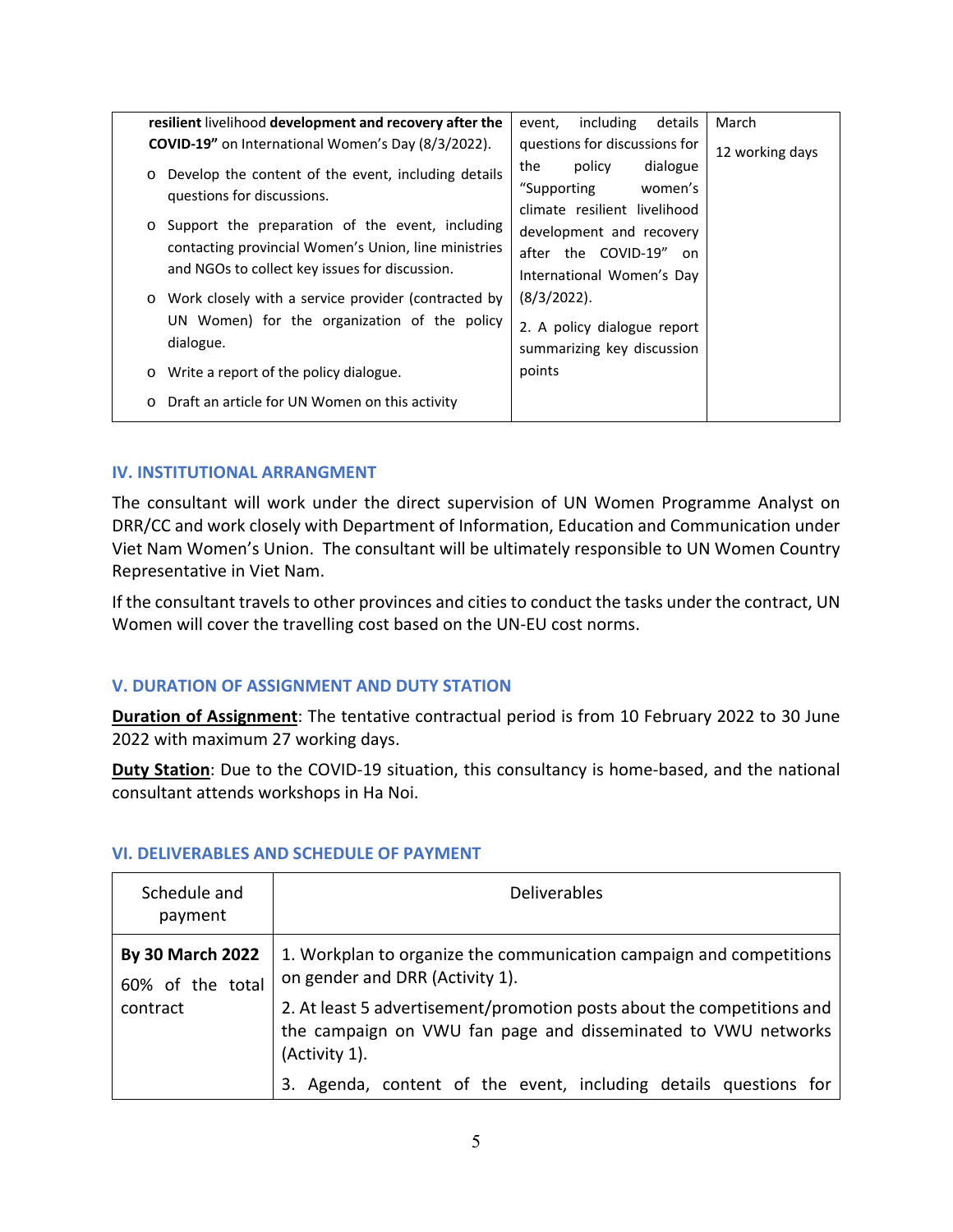|                                      | discussions for the policy dialogue "Supporting women's climate resilient<br>livelihood development and recovery after the COVID-19" on<br>International Women's Day (8/3/2022) (Activity 2). |
|--------------------------------------|-----------------------------------------------------------------------------------------------------------------------------------------------------------------------------------------------|
| 2022<br>40% of the total<br>contract | By 30 September   1. An article on the communication campaign (under the Activity 1)<br>2. A policy dialogue report (Activity 2)                                                              |

## **VII. APPLICATION EVALUATION CRITERIA**

The applicant will be evaluated based on technical capacities (70%) and financial proposal (30%). Technical evaluation will be based on the following criteria stated as below.

| 1              | Master's degree on international laws, national laws and gender and<br>development, sociology and other relevant field.           | 10 points  |
|----------------|-----------------------------------------------------------------------------------------------------------------------------------|------------|
| $\overline{2}$ | A minimum of five year of working experience on gender equality<br>and women empowerment issue in Viet Nam                        | 25 points  |
| 3              | A minimum one year experience on gender equality issues on the<br>areas of disaster risk reduction and climate change in Viet Nam | 30 points  |
| 4              | Experience in undertaking communication and policy advocacy with<br>the government                                                | 25 points  |
| 5              | Good communication, coordination and writing skills                                                                               | 10 points  |
|                | <b>Total</b>                                                                                                                      | 100 points |

# **Core Values and Competencies**

In addition to aforementioned requirements and qualifications, it is important that the intern shares the core values and core competencies of the organization.

Core Values

● Respect for Diversity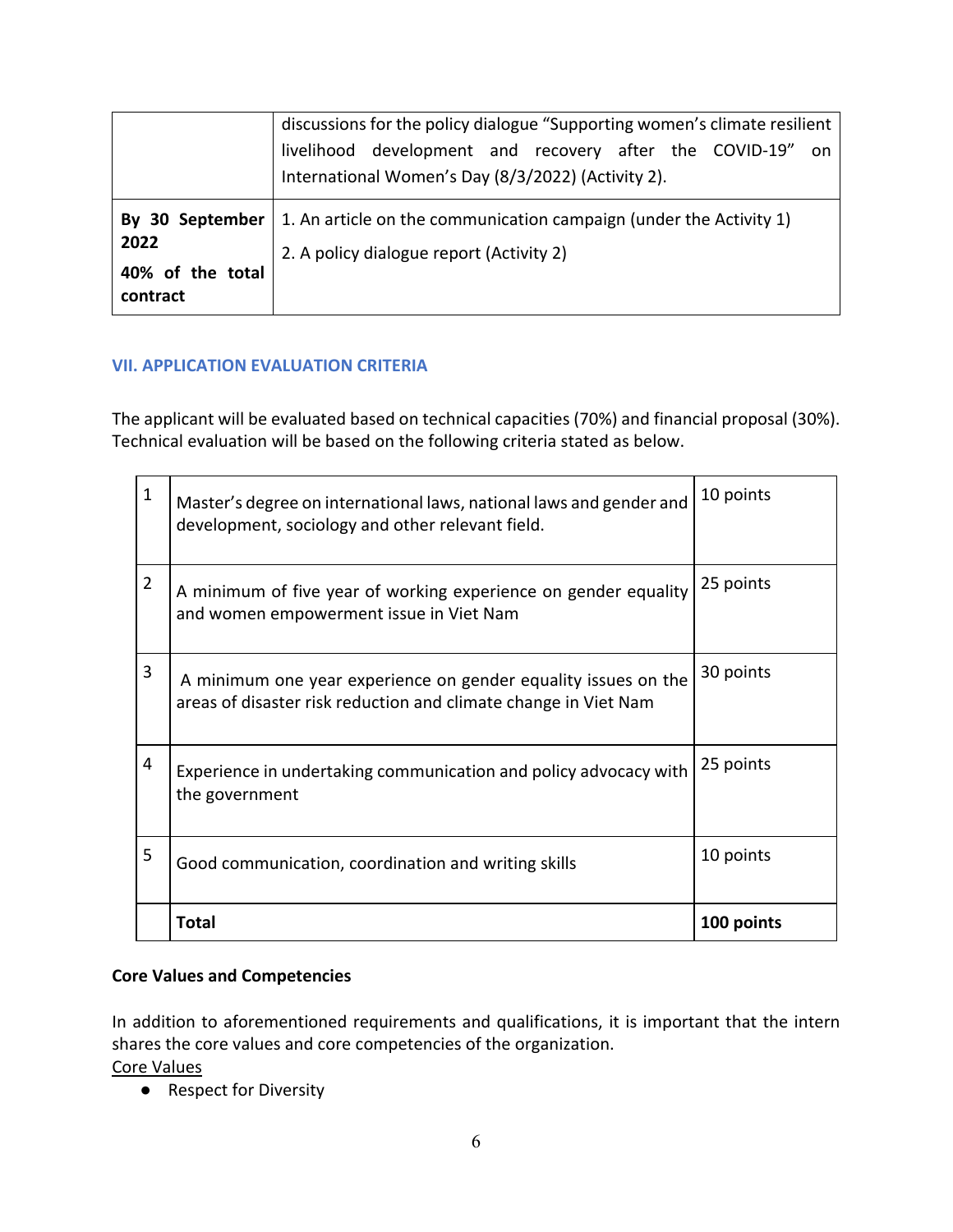- Integrity
- Professionalism

## Core Competencies

- Awareness and Sensitivity Regarding Gender Issues
- Accountability
- Creative Problem Solving
- Effective Communication
- Inclusive Collaboration
- Stakeholder Engagement
- Leading by Example

Please visit this link for more information on UN Women's Core Values and Competencies: http://www.unwomen.org/‐

/media/headquarters/attachments/sections/about%20us/employment/un‐women‐ employment‐values‐and‐competencies‐definitions‐en.pdf

The weight of technical points is 70% and financial points is 30%.

Individual consultants will be evaluated based on Cumulative analysis, the award of the contract will be made to the individual consultant whose offer has been evaluated and determined as:

- a) Responsive/compliant/acceptable; and
- b) Having received the highest score out of a pre‐determined set of weighted technical and financial criteria specific to the solicitation.

# **VIII. Application Procedure and Deadline**

Candidates are requested to send the following documents in separated attachment in one application email to procurement.vietnam@unwomen.org

- 1. Application letter explaining your interest in the consultancy and why you are the most suited candidate for this position
- 2. Updated CV
- 3. Personal History Form (P11). The P11 Form can be downloaded from the following website: http://asiapacific.unwomen.org/en/about‐us/jobs
- 4. Financial proposal specifying a daily consultancy rate and a breakdown per deliverable. UN Women will bear the costs of requested travel expenses following the UN‐EU cost norm.

# **Deadline for Application: 6 February 2022**

# **IX. Evaluation**

The evaluation will be based on the combination of the weighted technical and financial scores (70 per cent technical and 30 per cent financial).

**NOTE**: Documents required before contract signing: